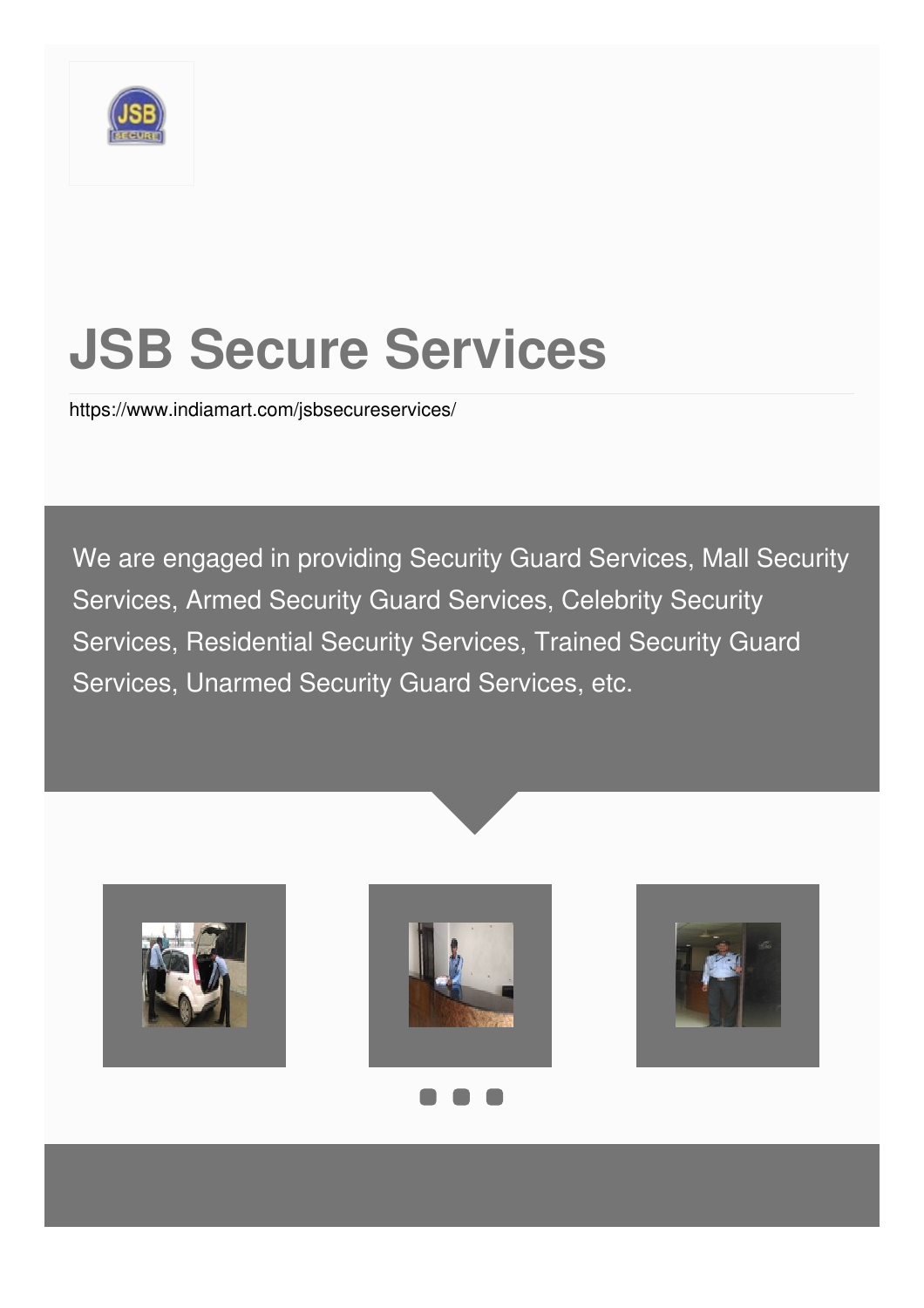### About Us

Established in the year **2014**, at **Greater Noida (Uttar Pradesh, India)**, "**JSB Secure Services**" is engaged in providing **Security Guard Services, Mall Security Services, Armed Security Guard Services, Celebrity Security Services, Residential Security Services, Trained Security Guard Services, Unarmed Security Guard Services, Apartment Security Guard Services, Hospital Security Guard Services, Night Patrolling Security Services** and many more. These services are rendered as per the accurate necessities of clients. In order to render these services, we have highly experienced security personnel who are verified through local intelligence unit. Our security experts are highly passionate to provide excellent security services to the clients. Our security services are widely demanded in malls & multiplexes, schools, colleges, banks, hospitals, hotels, residents, and other establishments. We provide these services at very nominal price to the clients.

We are assisted by a team of well-trained and experienced professionals, owing to which we are successfully rendering these services in tune with the exact requirements of our precious clients. Our security personnel do not have any criminal records and are available 24X7 to provide excellent security to the clients. Further, our professionals work in close coordination with each other to attain the set business goals of our organization. Our professionals regularly attain training...

#### **For more information, please visit**

<https://www.indiamart.com/jsbsecureservices/about-us.html>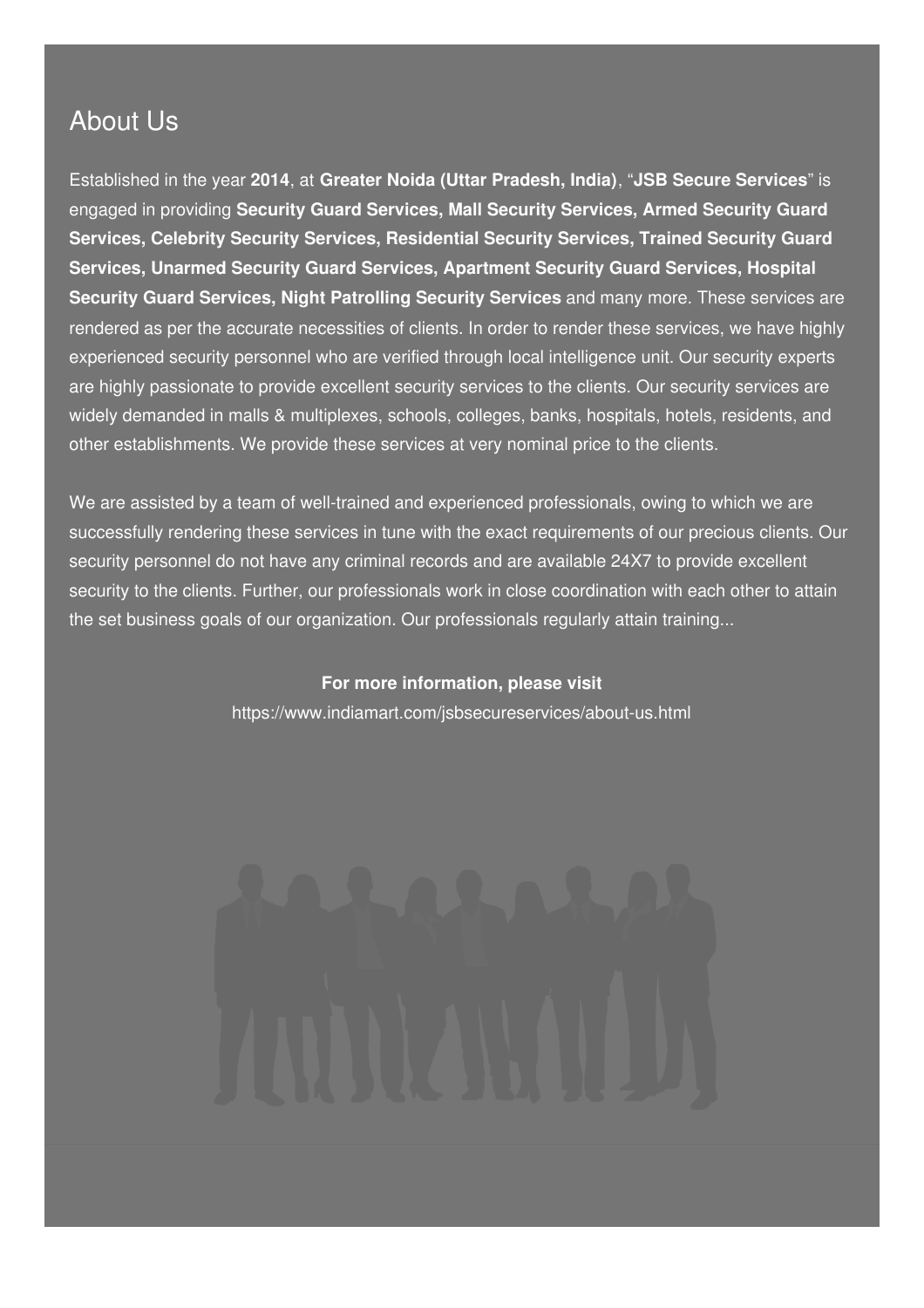### **APARTMENT SECURITY GUARD SERVICES**



**Apartment Security Services** 



**Apartment Gate Security Guard Services** 



**Apartment Security Services** 



**Apartment Security Guard** Services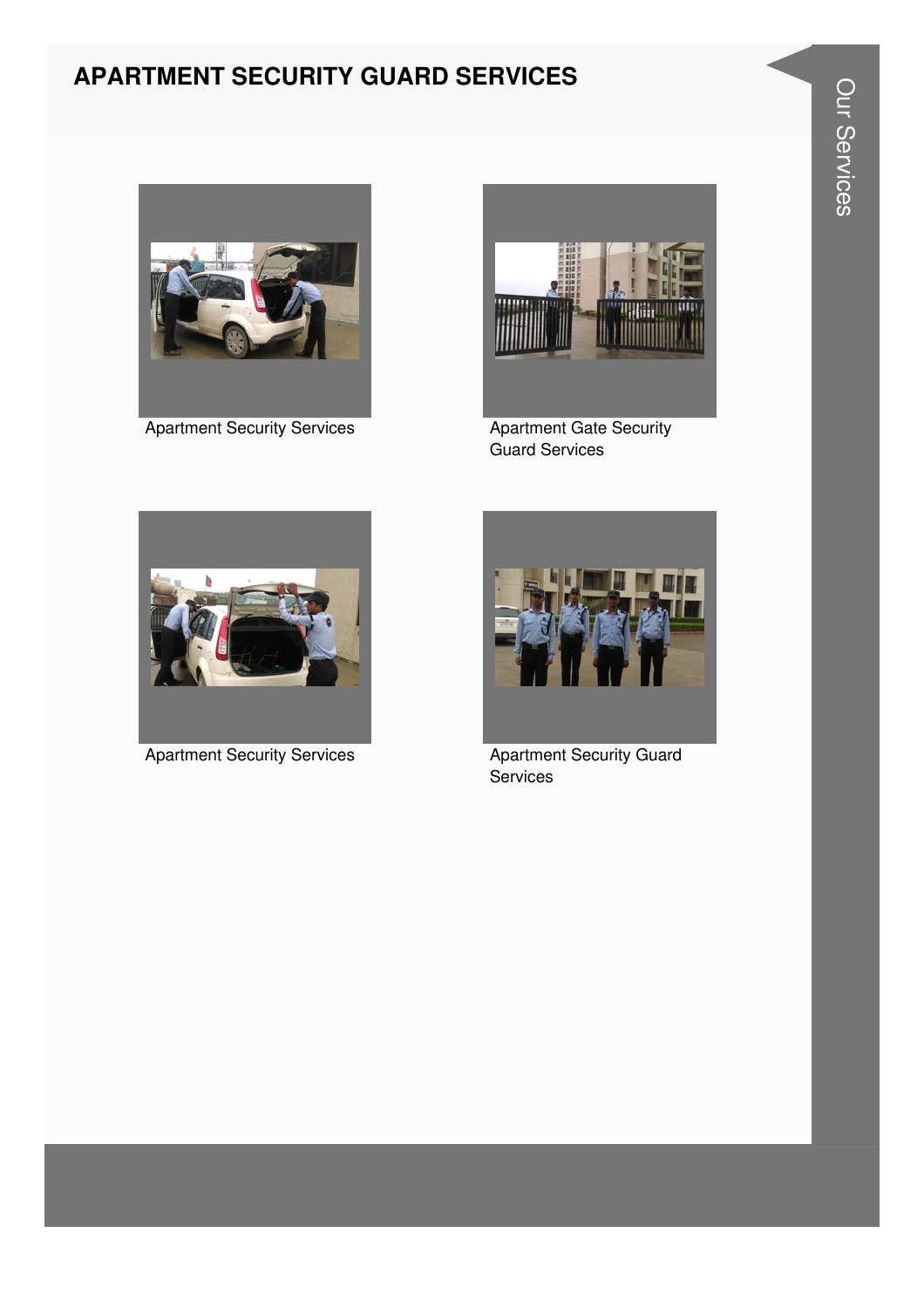#### **SECURITY GUARD SERVICES**



**Reception Security Guard** Services



**Security Guard Services** 



**Industrial Security Guard** Services



Corporate Security Guard Services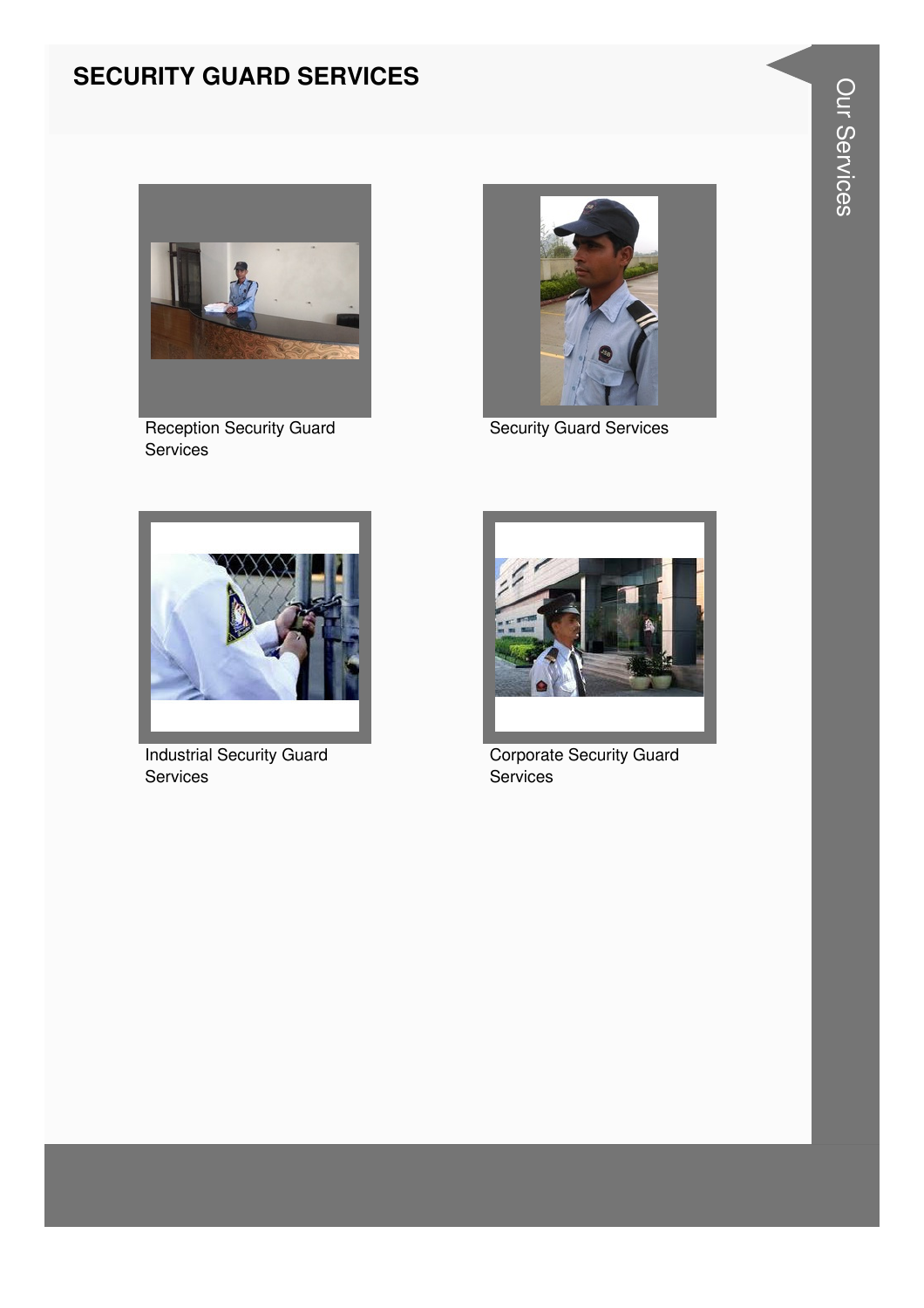#### **RESIDENTIAL SECURITY SERVICES**



**Home Security Services** 



**Residential Security Services** 



**Residential Security Guard** Services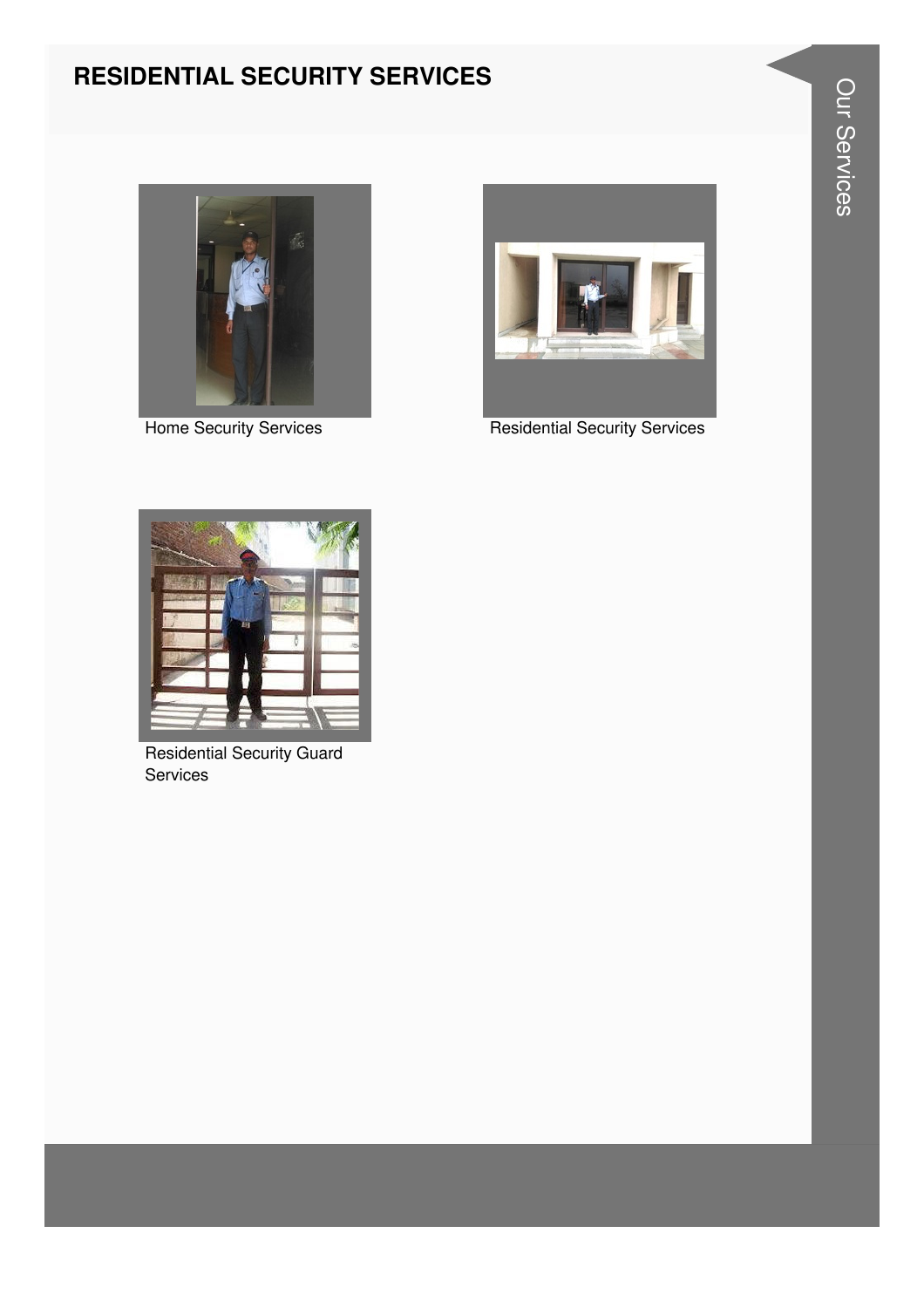#### **OTHER SERVICES:**



**Apartment Security Guard** Services



**Event Security Services** 



**Mall Security Services** 



**Armed Security Guard** Services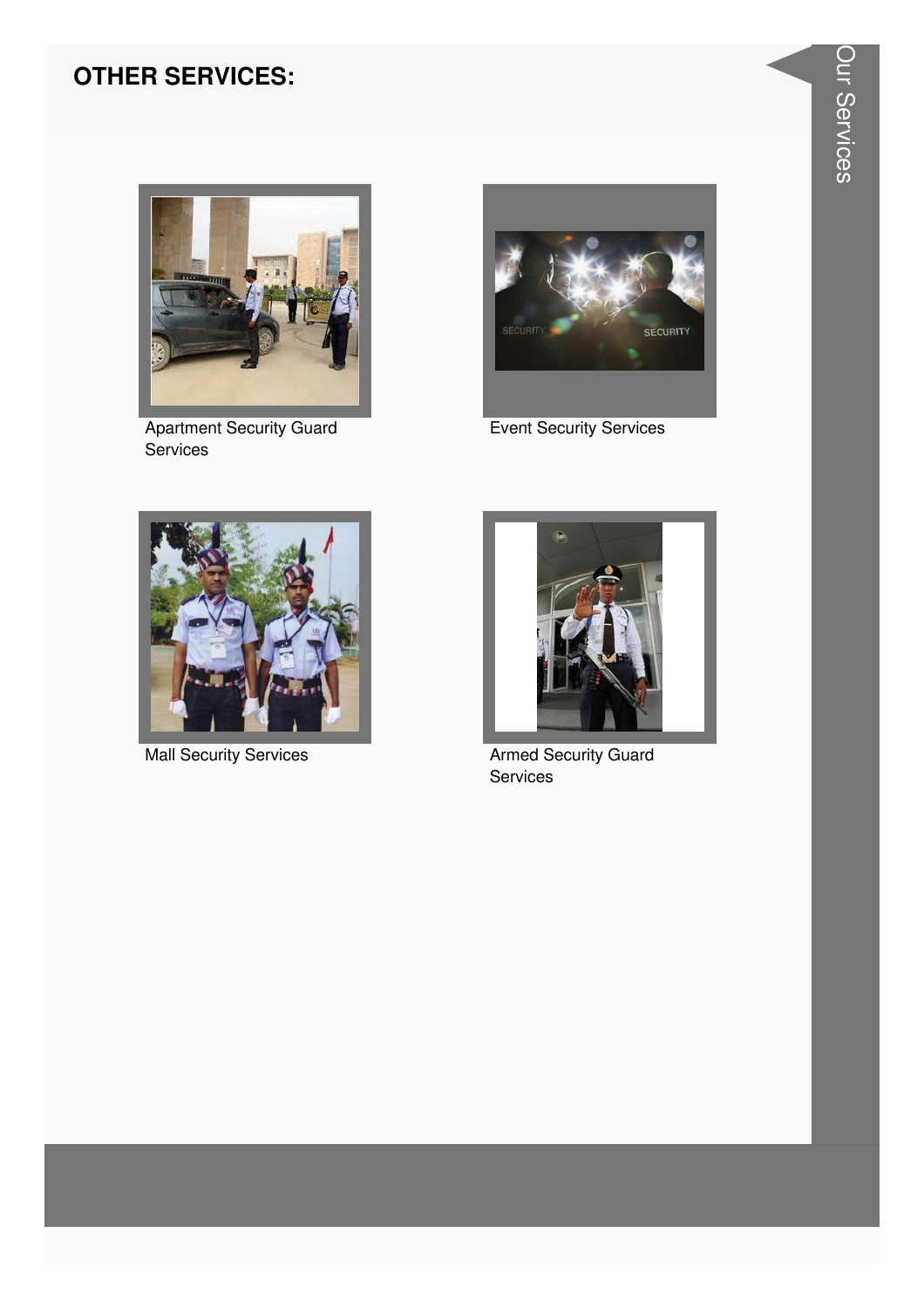## Factsheet

| Year of Establishment            | : 2014             |
|----------------------------------|--------------------|
| <b>Nature of Business</b>        | : Service Provider |
| <b>Total Number of Employees</b> | : Upto 10 People   |